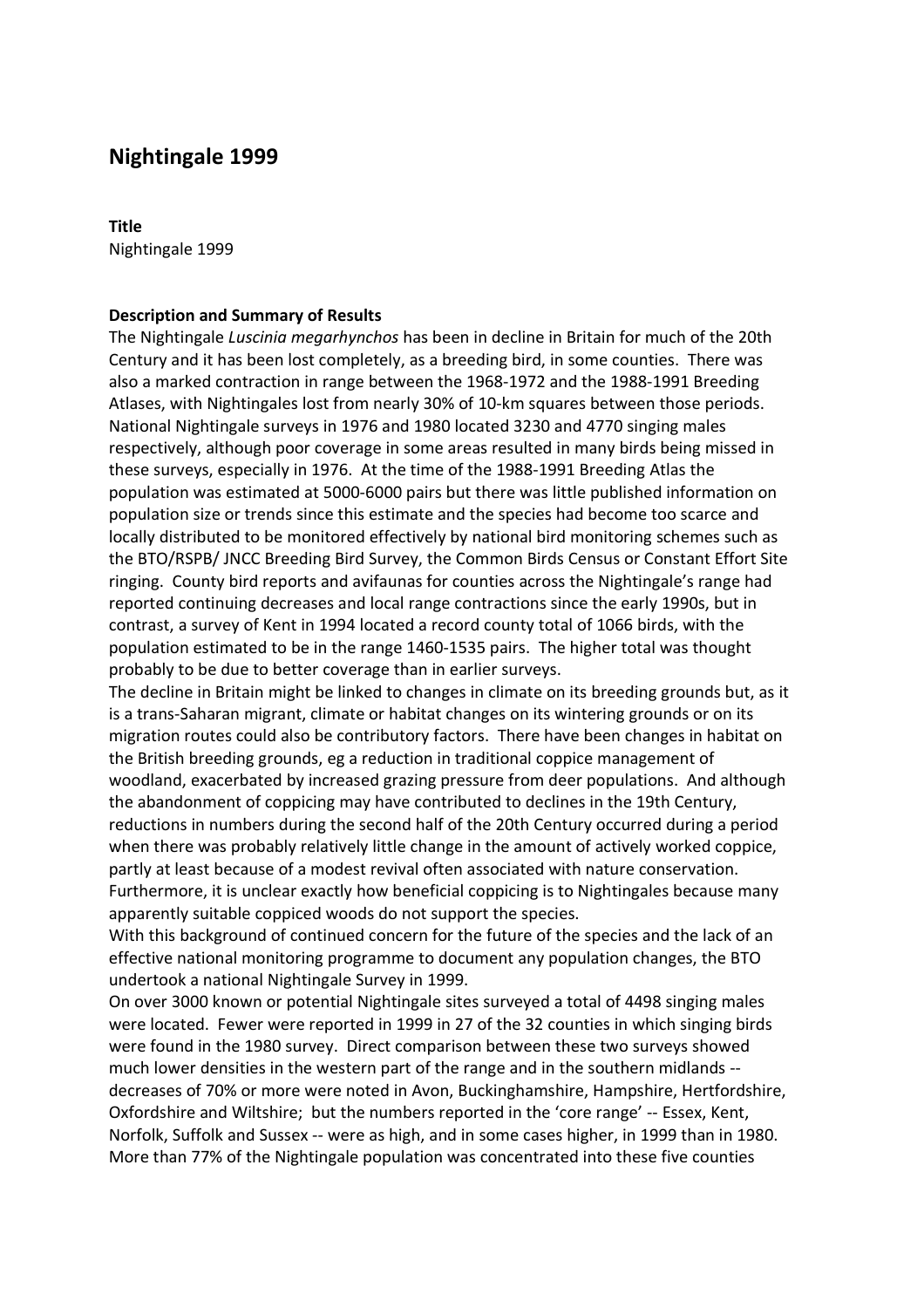compared with 52% in 1980. Numbers at Thorne Moors (South Yorkshire), England's most northerly outpost appeared to be stable with 11 birds reported but the species had become effectively extinct as a breeder in other counties at the edge of the range, such as Nottinghamshire, Shropshire and Devon. The 30% increase in Nightingales reported in Kent between 1980 and 1999 was thought to be due to more effective coverage but the striking 139% increase reported for Suffolk may have reflected local increases there.

The professionals carrying out the Random Tetrad Survey found 205 Nightingale territories in 135 tetrads whereas only 138 were found by volunteers at known sites within these same tetrads. From this the 'Known Sites' survey was estimated to locate 67.3% of Nightingales, from which a total population estimate of approximately 6700 territories is derived (95% confidence limits 5600-9350).

The data suggested there had been a marked shift in habitat use in recent years. Almost half (47%) of the birds located in 1999 were found in scrub cf 28% in 1976 -- the 1980 survey did not record habitat in enough detail. In contrast, mixed woodland (24% to 7%) and active coppice (14% to 8%) were much less important than in 1976; and there was little overall change in the proportion of birds in deciduous woodland or carr.

The median altitude of birds located in 1999 was 31m above sea level (asl) (lower quartile 14m, upper 55m). 80% were found at sites below 60m and none found over 200m asl. There are no national data from previous surveys with which to make a comparison but data for Kent showed a shift to low-lying areas -- mean of singing birds in Kent in a survey in 1994 was 58.9m asl cf 49.2 m asl in 1999. In east Kent the mean altitude in a full survey in 1985 was 77.3 m asl which reduced to 55.2m by 1999.

# **Methods of Data Capture**

Designing a national volunteer-based survey for scarce species such as the Nightingale is problematic because random square surveys such as those adopted for more widespread species would be unlikely to yield sufficient data with which to produce even the most basic population estimate; and such a survey design would result in only a small proportion of the survey volunteers finding the target species. Conversely, Nightingales are too numerous and widely distributed for an accurate count of all birds to be carried out annually, although this approach was attempted in the 1976 and 1980 surveys. It was decided that the 1999 Nightingale Survey should adopt a three-tier structure:

1) a survey of all known recent sites (the Known Sites Survey); 2) a random survey of tetrads (2 x 2-km squares) (the Random Tetrad Survey); 3) casual records (all records away from Known Sites).

The Known Sites Survey was, in effect, an attempt to locate all singing Nightingales. A list of known Nightingale sites was drawn up by trawling county bird reports and bird databases from county bird clubs and societies for all sites where singing Nightingales had been heard between 1988 and 1997 (or 1998 if information was available). Additionally, all sites where Nightingales were located in 1980 were added to the list. The survey was organized through regional organizers, mainly the BTO's Regional Representatives, and the fieldwork carried out by BTO members and other voluntary fieldworkers.

Volunteer observers were asked to make at least three visits to each Known Site between mid-April and early June 1999 with at least two visits during May and at least two weeks between the first and last. Observers were asked to visit the sites between nightfall (after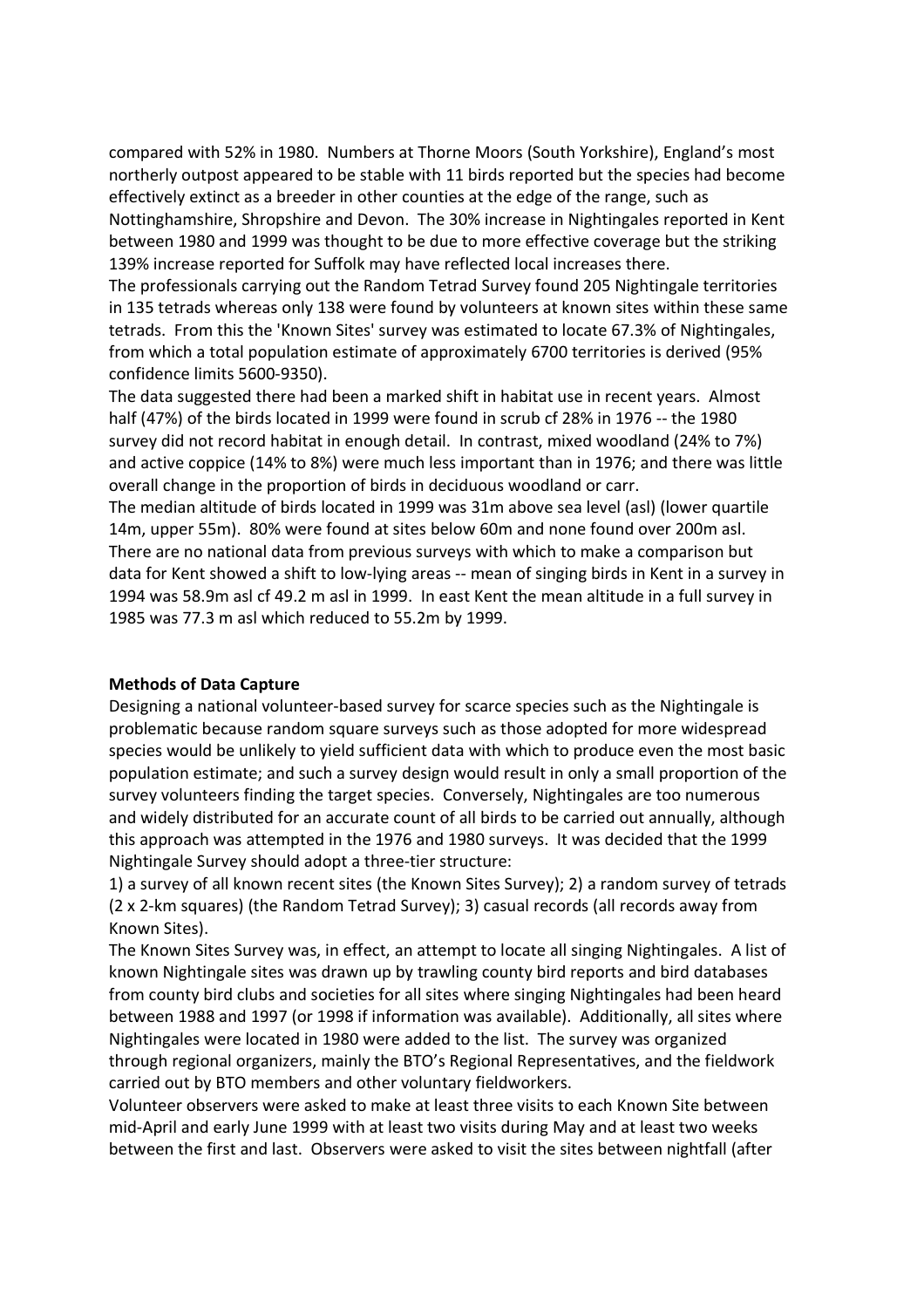dark) and 08:00 hours to count all singing Nightingales at each site, in at least a 1-km radius of the central grid-reference given for the site. The locations of Nightingales were marked on a sketch map and the habitat from which each bird was singing was recorded as one of ten habitat types adapted from the BTO-standard Crick system. In the event over 3000 Known Sites were surveyed.

The Random Tetrad Survey was designed to establish what proportion of the population was missed by the Known Sites Survey within the main range of the species. This part was carried out by professional fieldworkers, partly to reduce the burden of survey work placed on the volunteer network and partly to ensure independence of results. Methods used were the same as for the Known Sites Survey and overall 135 tetrads were surveyed. Casual records were also included as part of the survey to encourage birdwatchers and members of the public to report all the Nightingales that they heard in 1999. There was widespread publicity about the survey in the media and birdwatching press and casual records forms were widely distributed. All records were checked thoroughly to avoid duplication. The majority of birds were proven territory holders, heard on more than one occasion, although some were reported only once. A small number of records may have involved passage migrants, but obvious passage birds, such as those singing for only a day or two at coastal sites, have been excluded from the totals, as in the 1980 survey.

#### **Purpose of Data Capture**

To establish the current status of the Nightingale in Britain and explore causes for any changes.

#### **Geographic Coverage**

Great Britain, primarily southern and eastern England, ie the range of the species.

#### **Temporal Coverage**

The breeding season of 1999 with the request for at least three nocturnal visits between mid-April and early June 1999, two of which should be in May and with at least two weeks between the first and last.

#### **Other Interested parties**

The survey was funded by a specific donation from the Esmée Fairburn Charitable Trust and the BTO Nightingale Appeal which was in turn supported mainly by individual birdwatchers. The professional fieldworkers (Chris Watts, Richard Fuller, Ian Hodgson, Andrew Plumb and Martin Sutherland) doing the Random Tetrad Survey were funded by the Garfield Weston Foundation.

# **Organiser(s)**

Andy Wilson and Rob Fuller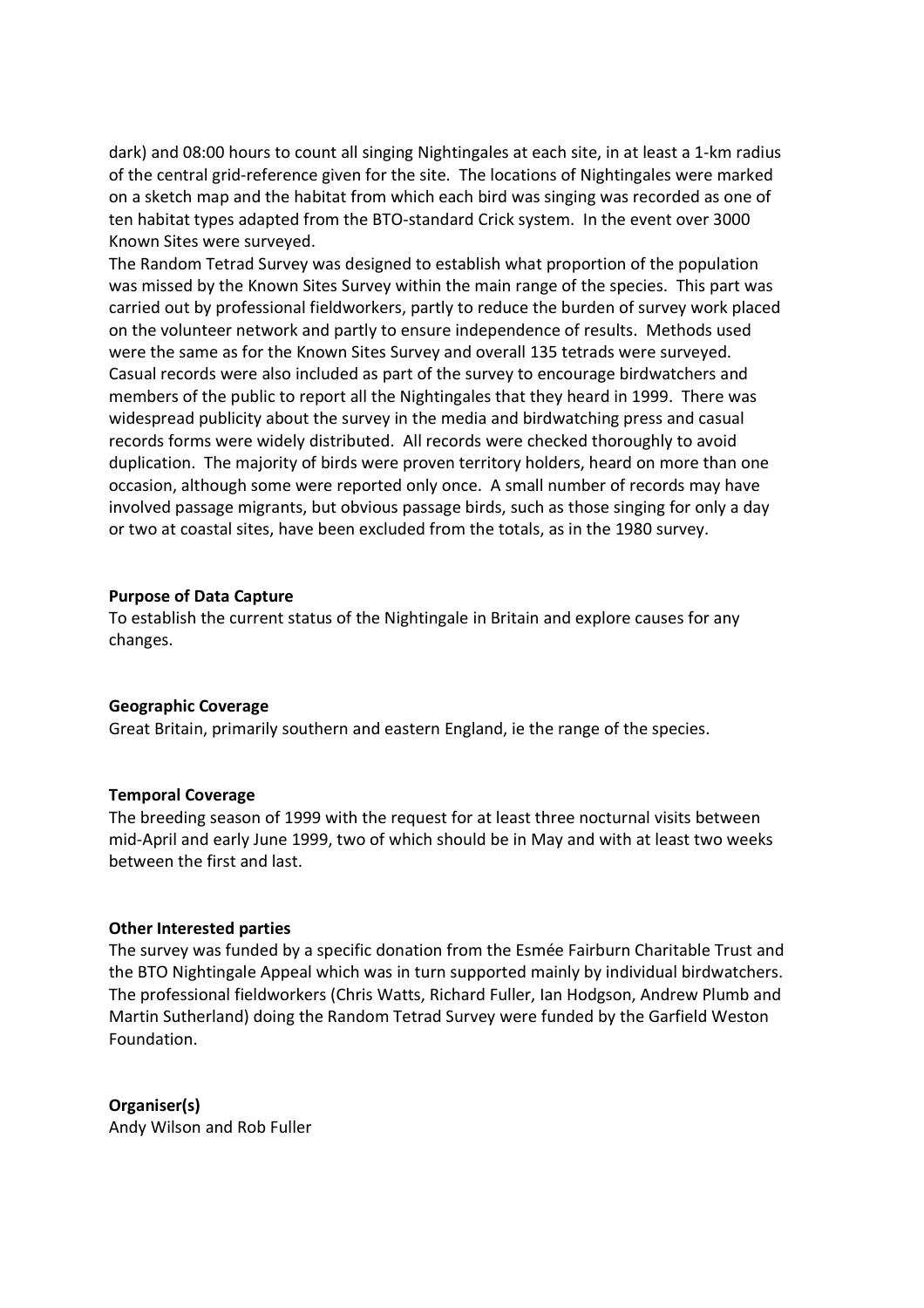### **Current Staff Contact**

archives@bto.org

### **Publications**

The main report of the survey is: Wilson, A.M., Henderson, A.C.B. & Fuller, R.J. 2002. Status of the Nightingale *Luscinia megarhynchos* in Britain at the end of the 20th Century with particular reference to climate change. *Bird Study* 49: 193-204. The survey was noticed in *BTO News* numbers 215, 220, 227 and 234.

**Available from NBN?**

No.

# **Computer data -- location**

BTO Windows network central area.

# **Computer data -- outline contents**

The files called SITETOTALS1999.xls (and for the 1980 survey SITETOTALS1980.xls) are the most complete and usable files containing the numbers of birds found. The files list Site Name, County, central 6 figure Grid Reference and number of males. Other files in this directory contain sites, names of people covering them and visit dates.

# **Computer data -- description of contents**

The subdirectories contain:

*Survey Data* -- the data files from both 1999 and 1980 surveys. SITETOTALS1999.xls (and SITETOTALS1980.xls) contain total numbers of birds on each site. Other files contain such as who surveyed and when. *county summaries* -- reports for different counties and some summary data files for these Directories containing images, electronic copies of the paper and reports, some powerpoint talks, variouis analysis programs and files on 2 specific studies carried out in the Fens and on Thorne Moors.

# **Information held in BTO Archives**

2 Archive boxes contain the data cards, and 1 Transfer Case contains various analyses and reports. All have been scanned.

**Notes on Access and Use**

**Other information needed**